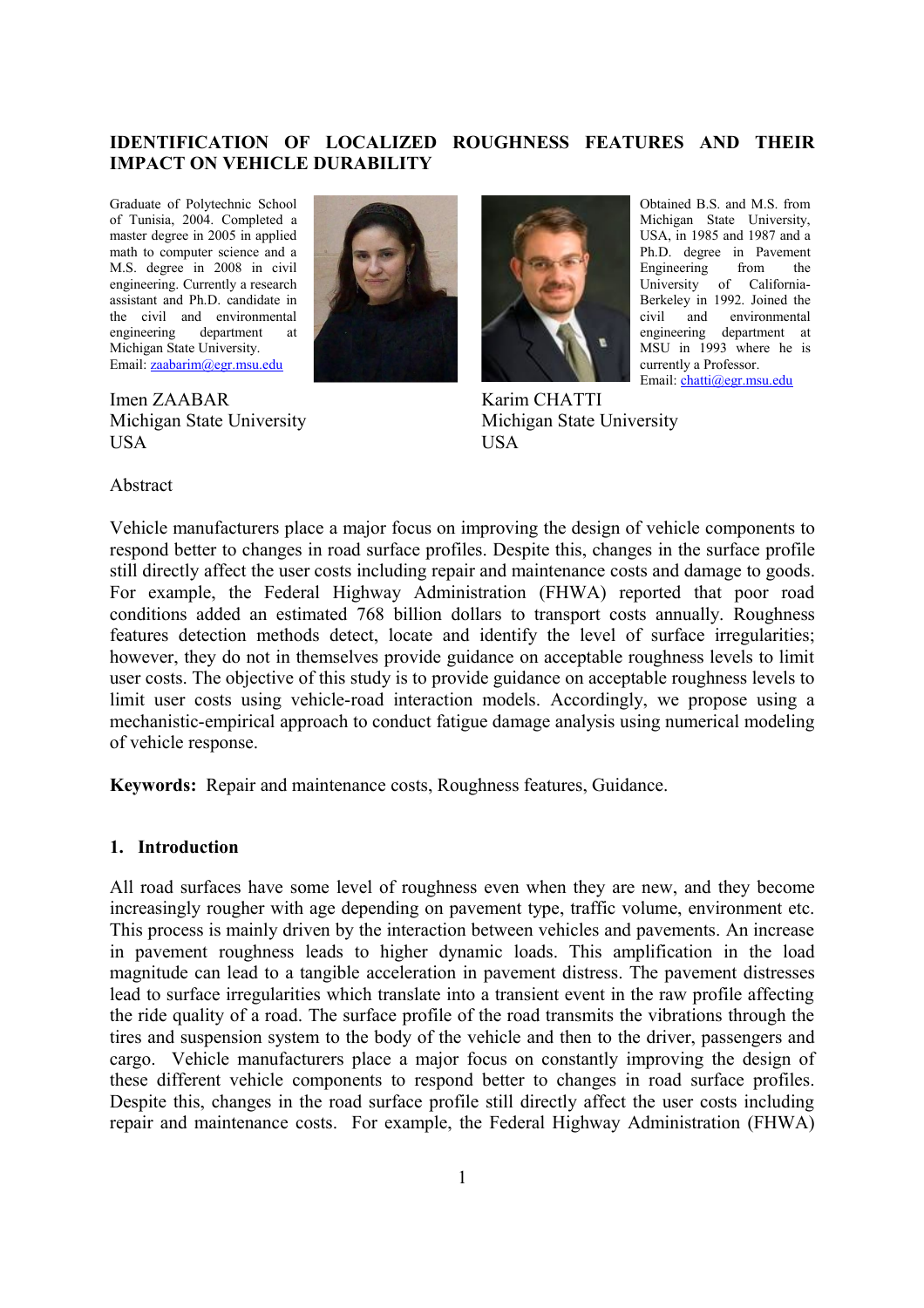reported that poor road conditions added an estimated 768 billion dollars to transport costs annually.

State Highway Agencies extract pavement surface distresses (type, extent, and severity) from video images of the pavement surface biannually. The collection of distress data from video imaging of the pavement surface can provide the location and type of many distresses. However, they do not retain the actual contents of pavement surface roughness. Such detailed roughness information may be useful for maintenance operations. Failure to include specific roughness features in Pavement Management Systems (PMS) will underestimate user costs including repair and maintenance and damage to goods. Therefore, a significant improvement to the field would be the implementation of tools to extract localized roughness features associated with certain pavement distresses, through the use of the raw profile data. The developed tools detect, locate and identify the level of surface irregularities; however, they do not in themselves provide guidance on acceptable roughness levels to limit user costs. The objective of this paper is to develop a methodology to determine such roughness threshold. If this threshold value exists, it could be a useful preventive maintenance (PM) tool, whereby a PM action, such as smoothing the pavement surface, is taken to reduce user costs.

# **2. Background**

## **2.1 Pavement roughness features**

Roughness features are important factors in pavement design and management. Their evaluation is an important part of the pavement management system by which a most effective strategy for maintenance and rehabilitation can be developed. Our concern in this paper is the detection of faults, breaks and curling in concrete pavements and potholes in asphalt pavements. The definitions of each of these roughness features are summarized below (Huang, 2003).

## *Faulting*

Faulting is the difference in elevation across a joint or crack. It is determined by measuring the difference in elevation between the approach slab and the adjacent slab. In the current practice of road surface profile measurement in the US, the reporting interval for elevation is 0.025 to 0.075 m (1 to 3 inches). Based on previous study by Chatti et al (2008), for a sampling interval of 0.019 m and a reporting interval of 0.075 m, the correct height of a fault is detectable when it is calculated as the difference in elevation between points that are 0.15 m apart. Accordingly, the width of a fault was taken as this value.

## *Breaks*

Break is a broken portion of the pavement section that starts with a negative fault and ends with a positive fault. The distance between the two opposite faults should not exceed 0.9 m (3ft), see Huang (2003).

## *Curling*

Curling is the distortion of a slab into a curved shape by upward or downward bending of the edges. This distortion can lift the edges of the slab from the base leaving an unsupported edge or corner which can crack when heavy loads are applied. Sometimes, curling is evident at any early age. In other cases, slabs may curl over an extended period of time.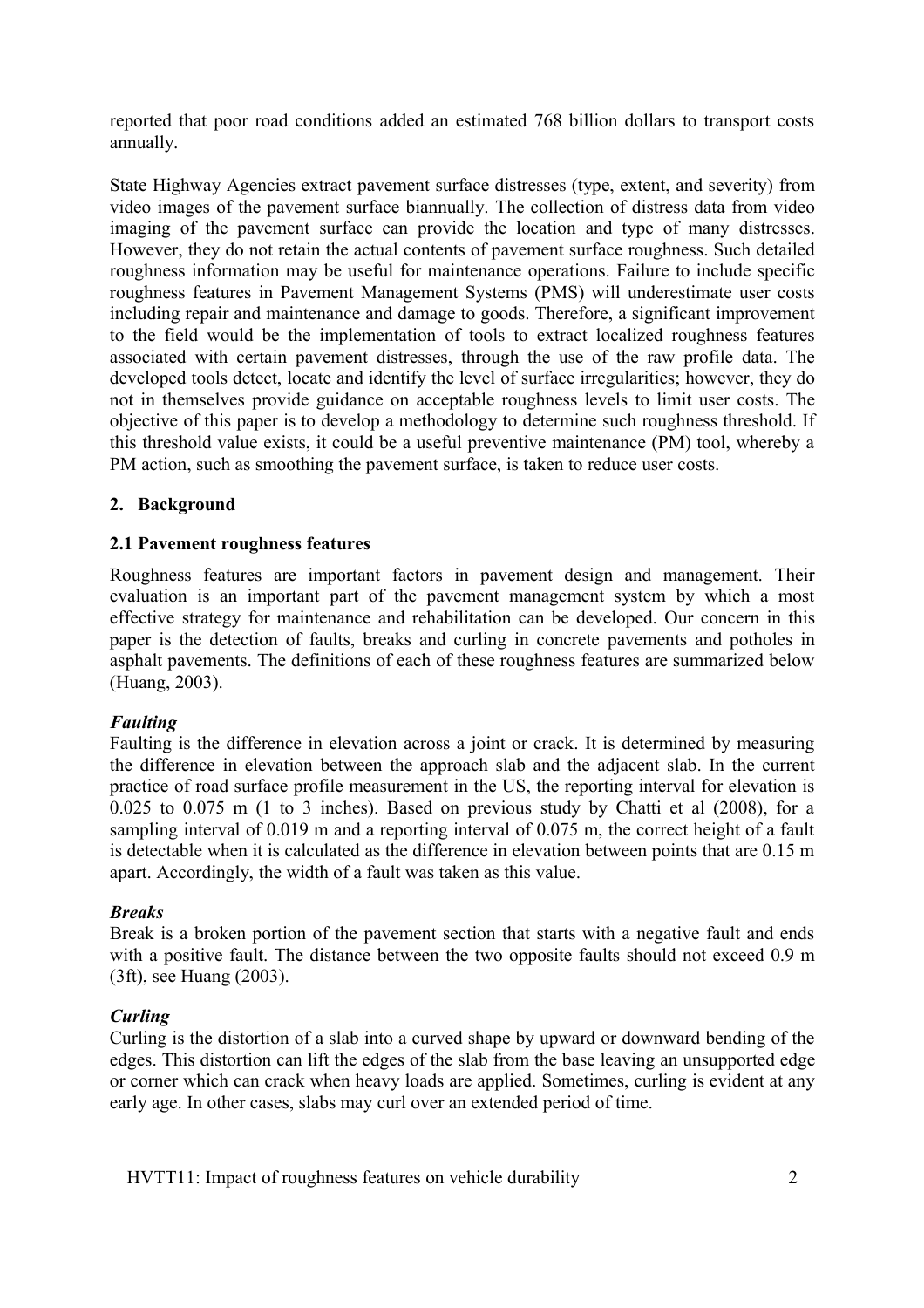## *Potholes*

A pothole is when a portion of the road material has broken away, leaving a hole. Most potholes are formed due to fatigue of the pavement surface. As fatigue cracks develop they typically interlock in a pattern known as "alligator cracking". Then, the pavements between fatigue cracks become loose by continued wheel loads forming a pothole. The width of a pothole was taken as 0.9 m (3ft), similarly to breaks.

## **2.2 Rigid Pavement Types**

# *Jointed plain concrete pavement (JPCP)*

This is the most common type of rigid pavement. JPCP controls cracks by dividing the pavement into individual slabs separated by contraction joints. Slabs are typically between 3.7 m (12 ft.) and 6.1 m (20 ft.) long.

# *Jointed reinforced concrete pavement (JRCP)*

JRCP slabs are much longer (as long as 15 m (50 ft.)) than JPCP slabs; so JRCP uses reinforcing steel within each slab to control cracking. This pavement type is no longer constructed in the U.S. due to some long-term performance problems.

# **3. Research Approach**

The mechanistic-empirical approach, that was proposed to quantify the effect of roughness features characteristics on vehicle suspension, consists of the following steps:

- 1. Artificial generation of road surface profile;
- 2. Artificial generation of roughness features (bumps, depressions and curling);
- 3. Estimation of the response of the vehicle to these transient events;
- 4. Computing of the induced damage to the vehicle suspension;
- 5. Repeat step 2 through 4 for different heights and frequencies of roughness features.

# **3.1 Artificial Generation of Profiles and Roughness Features**

## *Artificial generation of road surface profiles*

The pavement surface roughness profiles were generated from the equation suggested by (Robson, 1979):

$$
S_u(k) = c|k|^{-n} \tag{1}
$$

where:

 $S_u(k)$  = displacement spectral density, **m<sup>3</sup> /cycle**  $n = 2.5$ **k = wavenumber**

The constant *c* in Equation 1 was found to be correlated with the IRI (Hardy and Cebon, 1995) and could be estimated using Equation  $(2)$ :

$$
c \approx 1.69 \times 10^{-8} \text{ (IRI)}^2 \qquad \left( m^{\frac{1}{2}} cycle^{\frac{3}{2}} \right) \Box \Box
$$
 (2)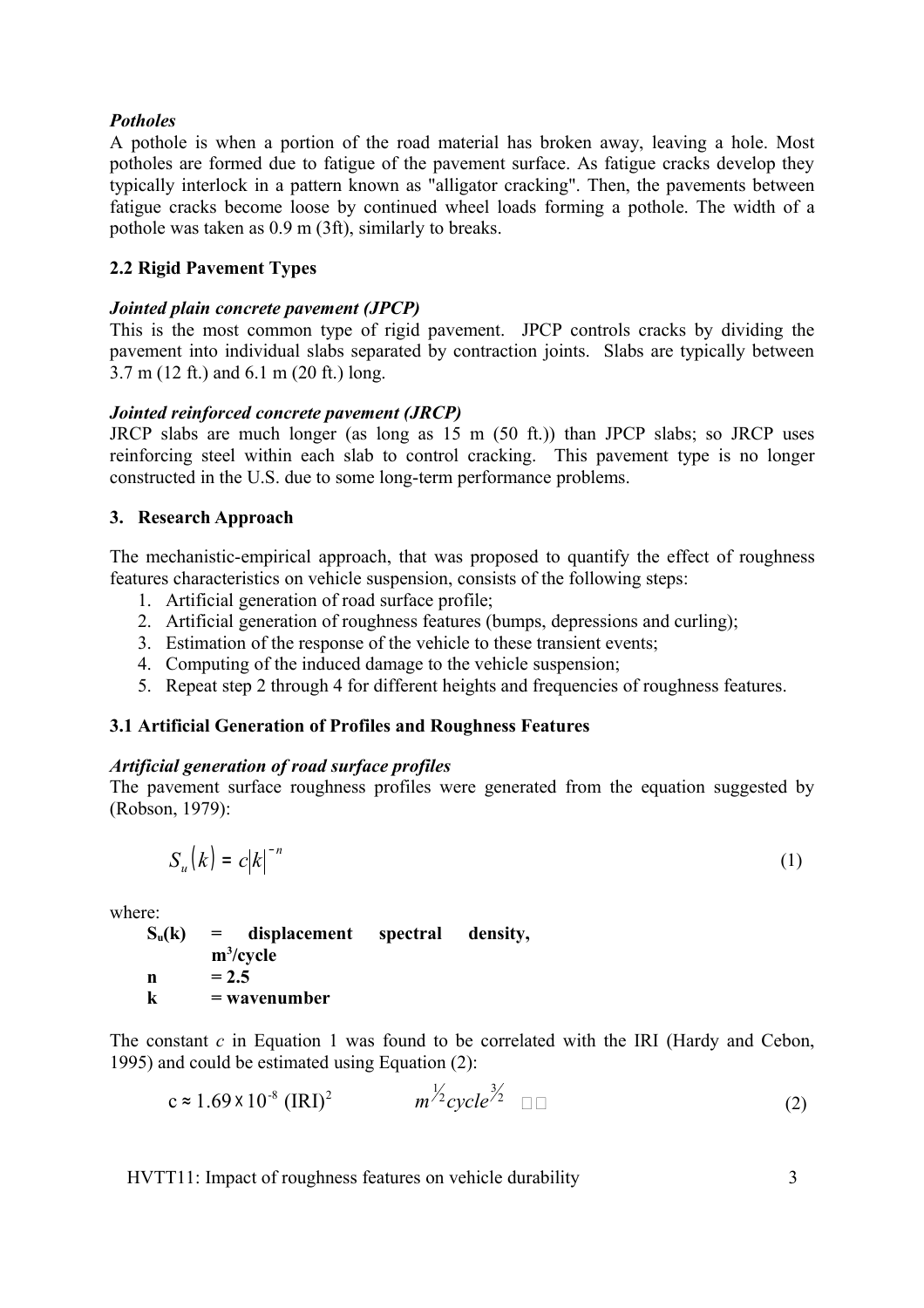To generate a random road surface profile, a set of random phase angles uniformly distributed between 0 and  $2\pi$  is applied to the desired spectral density. Then, the inverse discrete Fourier transform was applied to the spectral coefficients (Cebon, 1997).

#### *Artificial generation of roughness features*

The focus of this paper is to provide guidance on acceptable roughness levels to limit user costs. The identified roughness features that were proven to affect vehicle suspensions are: faulting, breaks and curling in concrete pavements and potholes in asphalt pavements. To investigate their effect, these roughness features were artificially generated and superimposed on to the generated road surface profile. The resulting road profile over 1.6 km is:

$$
u(x) = u_r(x) + u_f(x) \tag{3}
$$

where

$$
u_{r}(x) = \text{road surface profile}
$$
\n
$$
u_{r}(x) = \text{roughness features}
$$
\n
$$
= \begin{cases}\n u_{j}(x) & i * 1600 \\
u_{j}(x) & j * 1600 \\
0 & Otherwise\n\end{cases}
$$
\n
$$
= \text{number of roughness features per 1.6 km}
$$
\n
$$
U_{j}(x) = \text{roughness features}
$$
\n
$$
U_{j}(x) = \text{roughness features}
$$
\n
$$
U_{j}(x) = \text{roughness features}
$$
\n
$$
(a) Curb
$$
\n
$$
(b) Step
$$
\n
$$
(c) Break
$$
\n
$$
(d) Bump
$$
\n
$$
(e) Pothole
$$
\n
$$
(f) Curling
$$

**Figure 1 – Schematic description of roughness features**

## **3.2 Methods to Identify Roughness Features**

In the study conducted by Chatti et al. (2008), five methods were considered for identifying roughness features from a profile: (1) Discrete Elevation Difference method (DED); (2) Discrete Slope method (DS); (3) Discrete Curvature method (DC); (4) Wavelet analysis method; and (5) Time-frequency analysis. Many time-frequency analysis approaches were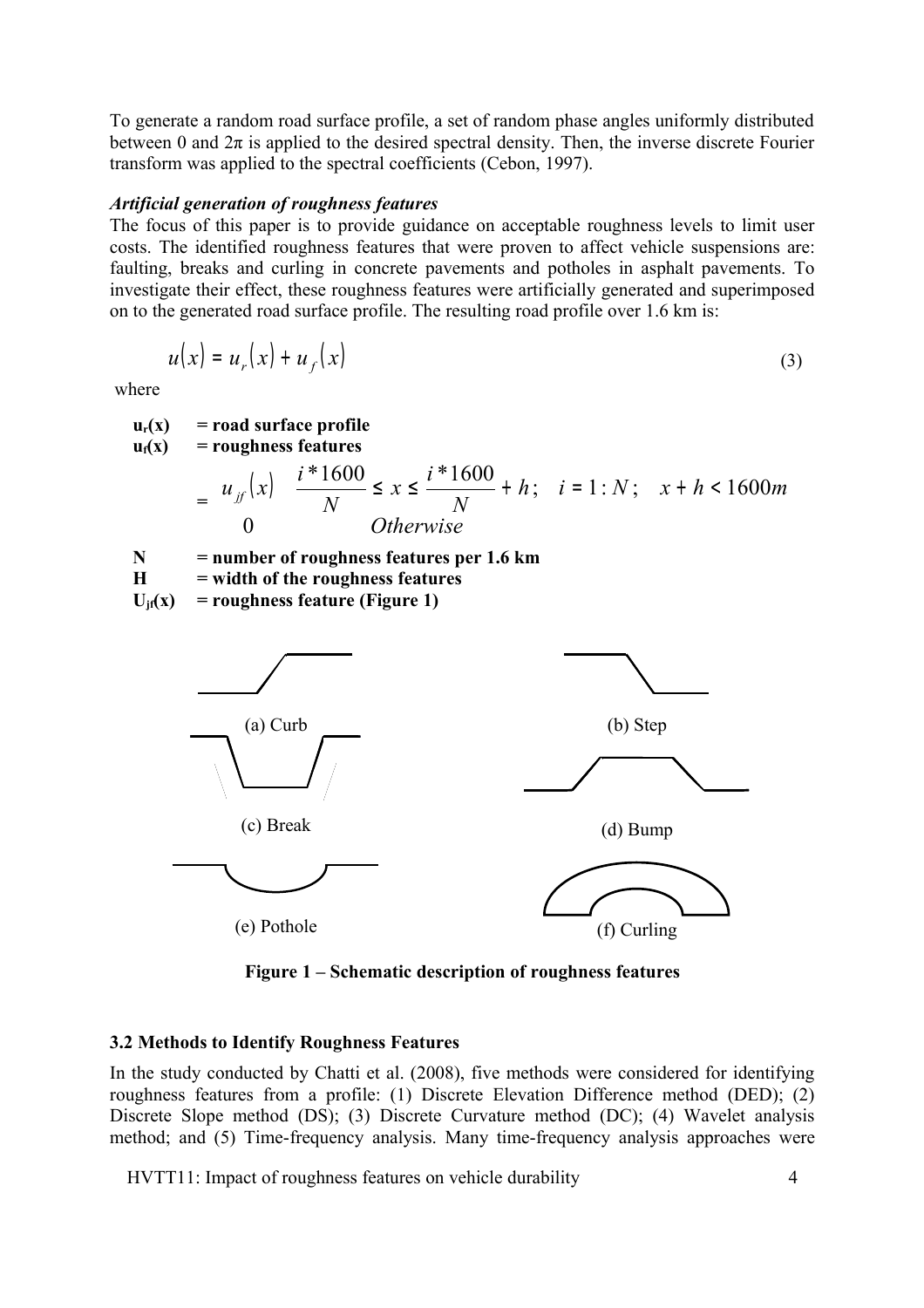performed including Wigner-Ville Distribution (WVD), Pseudo WVD (PWVD), and Smoothed Pseudo WVD (SPWVD), Short Time Fourier Transform (STFT) using different cutoff windows (Hamming, Hanning, Gabor distribution, etc). Although, the joint time frequency analysis method is powerful for electrical and mechanical signals, it was found not to be effective for the analysis of pavement profiles (except for wavelet transforms). Specifically, the following issues were noted:

- 1. The non-linearity of the Wigner distribution causes many interference phenomena, which make it less attractive for detection purposes.
- 2. The STFT has also its disadvantages, such as the limit in its time-frequency resolution capability, which is due to the uncertainty principle. Low frequencies can be hardly depicted with short windows, whereas short pulses can only be poorly localized in time with long windows. These limitations in the resolution were some of the reasons for the invention of Wavelet theory.
- 3. Although the Cohen's class distribution function has higher clarity than STFT and Wigner distribution, it still suffers from an inherent cross-term (interference) contamination when analyzing multi-component signals.

It was found that the wavelet analysis, the DED and DS methods give better results. These methods were able to extract the magnitude and location of roughness features with the same order of error. However, the DED and DS method were selected in this study for their simplicity. The DED method was selected for detecting faults, breaks and potholes. The DS method was selected for curling detection. The average error and the standard deviation of these methods were 0.1% and 1% respectively. The localization was also highly accurate (average error in distance is within 1 m or 0.5%).

## **3.3 Dynamic Vehicle Simulation**

A number of vehicle models have been developed to describe the dynamic behavior of vehicles ranging from quarter to full vehicles as reported by (Cebon, 1999). It has been suggested, however, that in most cases, the vertical mode remains the dominant component of vibration induced by irregular pavement surfaces. It is well understood that quarter-car models cannot be expected to predict loads on a physical vehicle exactly, but it will highlight the most important road characteristics as far as fatigue damage accumulation is concerned; it might be viewed as a "fatigue-load filter". Therefore, a quarter-car model was used in this study. The quarter-car model is represented by a second-order, two-degree-of-freedom, linear differential equation system [Equations (4) and (5)], whereby the vehicle response is computed for the vertical orientation with the pavement irregularities as the excitation function.

$$
m_u \ddot{x}_u - c_s (\dot{x}_s - \dot{x}_u) - k_s (x_s - x_u) + k_t (x_u - u) = 0
$$
 (4)

$$
m_s \ddot{x}_s + c_s (\dot{x}_s - \dot{x}_u) + k_s (x_s - x_u) = 0
$$
 (5)

where:

**u(t) = road profile elevation**  $\mathbf{x}_\text{u}$  = elevation of unsprung mass (axle)  $x<sub>s</sub>$  = elevation of sprung mass (body)  $k_t$  = tire spring constant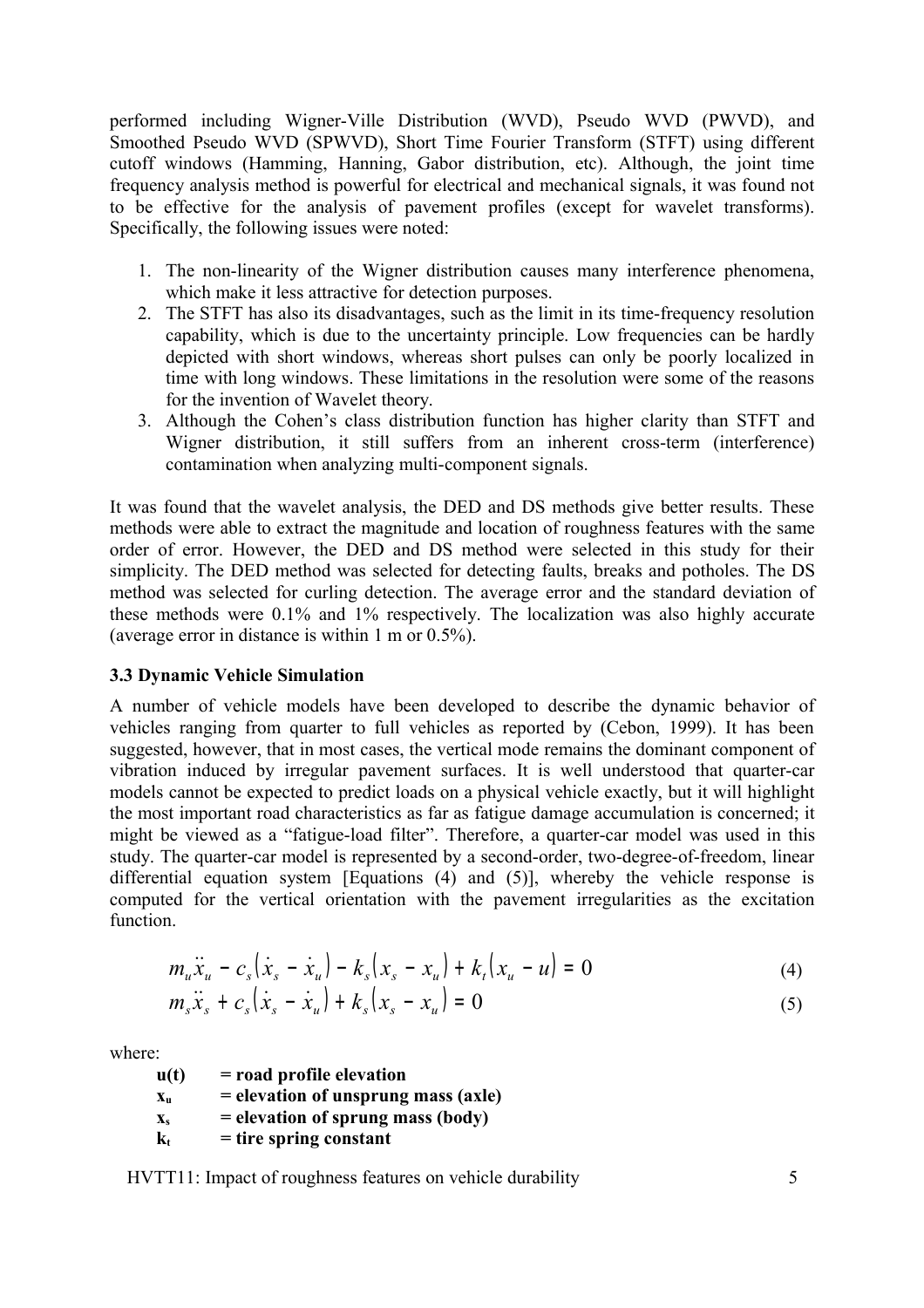**k<sup>s</sup> = suspension spring constant**

**c<sup>s</sup> = shock absorber constant**

 $m_u$  = unsprung mass (axle)

 $m_s =$  **sprung mass.** 

'Quarter car' parameters for a full truck with typical air and steel suspensions from (Cole and Cebon, 1997) are given in Figure 2.

|                       |       | Model parameters |                |  |
|-----------------------|-------|------------------|----------------|--|
|                       | Unit  | Steel            | Air            |  |
| $\rm m_{\rm _s}$      | Kg    | 4500             | 4500           |  |
| m<br><sub>u</sub>     | Kg    | 500              | 500            |  |
| $k_{\rm s}$           | MN/m  |                  | 0.4            |  |
| $\mathbf{k}_{\alpha}$ | MN/m  | $\overline{2}$   | $\overline{2}$ |  |
| c<br>s                | KNs/m | 20               | 20             |  |



**Figure 2 – Schematic of Two Degrees of Freedom Quarter-Car Vehicle Model**

A simple generic linear numerical quarter-vehicle model was developed to compute the vertical vibration level of typical vehicle types from different pavement profiles at constant speeds. This numerical model developed with the Matlab/Simulink<sup>®</sup> programming environment effectively computes the solution to the two degrees of freedom system. The inputs to the model are the longitudinal pavement profile and the velocity of the vehicle.

## **3.4 Vehicle Fatigue Damage Analysis**

A common laboratory experiment to predict fatigue damage is to subject test specimens to a sinusoidal load with amplitude *U*, and count the number of cycles N to breakdown. Commonly, the simple parametric model  $N(U) = C^{-1}U^{-\beta}$  (Basquin's relation) is fitted to experimental data. Usually, for vehicle components, the fatigue exponent *β* takes values between 3 and 8 (Bogsjö, 2006). A typical *β* value for steel suspensions is 6.3 upon a "halflife" rule (Fuchs and Stephens, 1980). The "half-life" rule states that the half life of a steel component will be approximated at a 10 to 12% increase in cyclic load amplitude.

Loads caused by road roughness fluctuate randomly. To assess the fatigue damage, it is necessary to extract cycles from the load sequence.

The load sequence on the sprung mass of the vehicle model is rainflowcounted, to extract the load cycles *U<sub>i</sub>*. The rainflow counting method was introduced by (Endo, 1968). A simplified equivalent definition was given by (Rychlik, 1987). This definition (stated below) can be used to extract cycles straight-forwardly, see also Figure 3.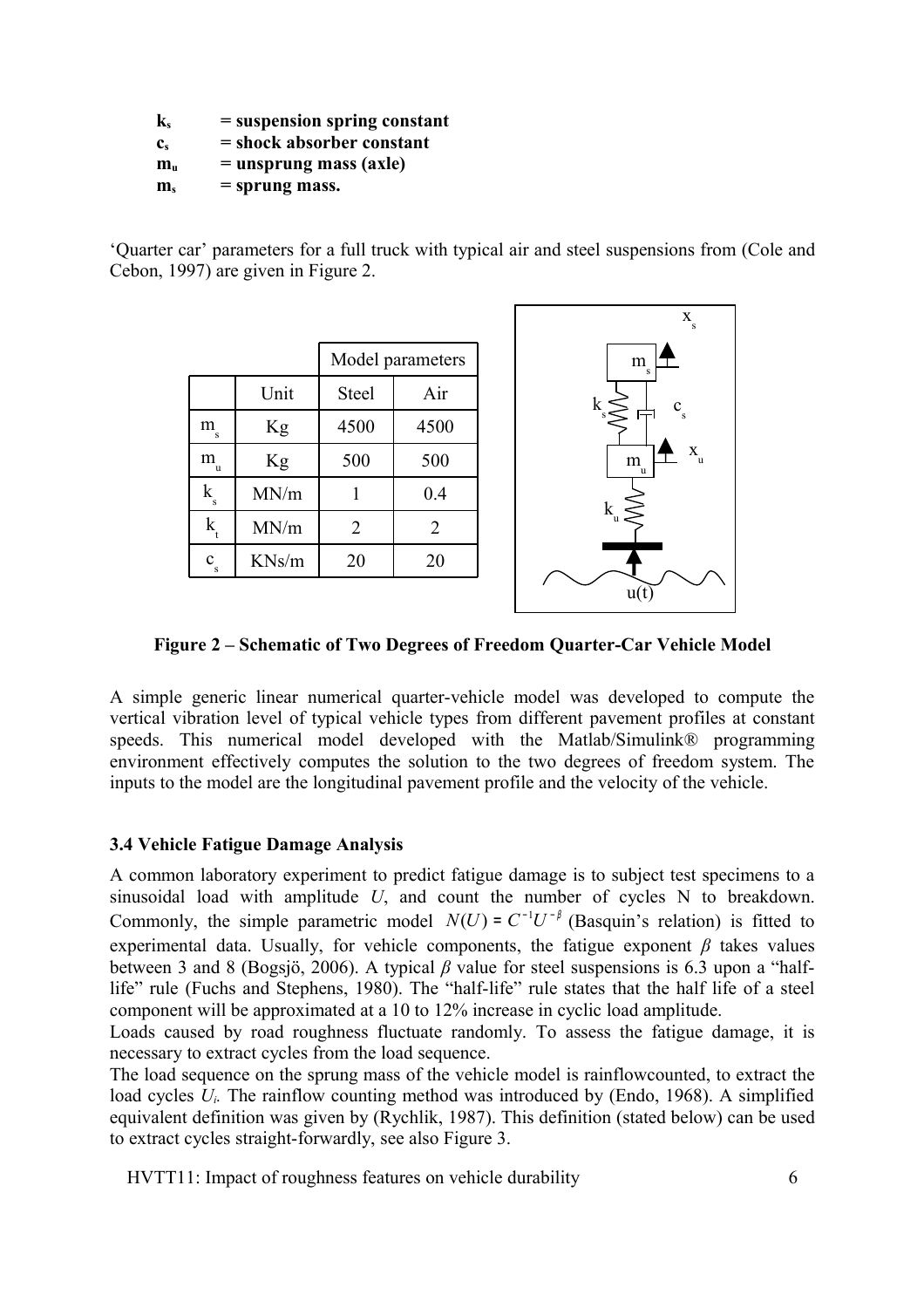*Definition* (Rainflow cycle). Each local maximum in the load sequence is paired with one particular local minimum, determined as follows (Figure 3): From the *i th* local maximum (value *Mi*) one determines the lowest values in forward and backward directions between  $M_i$  and the nearest points at which the load exceeds *M<sub>i</sub>*. The minima  $m_i$  and  $m_i$  on each side are identified.

The larger (less negative) of those two values, denoted by  $m_i^{RFC}$ , is the rainflow minimum paired with  $M_i$ , i.e.  $m_i^{RFC}$  is the least drop before reaching the value  $M_i$ again on either side. Thus the  $i^{th}$  rainflow pair is  $(M_i, m_i^{RFC})$  and the rainflow amplitude is  $U_i = M_i - m_i^{RFC}$ 

Palmgren-Miner's linear accumulation hypothesis is used to estimate fatigue damage. Thus, the damage caused by the j<sup>th</sup> cycle equals  $1/N(U_j)$ , where  $U_j = M_j - m_j^{RFC}$ . The total fatigue damage caused by the rainflow-counted load sequence is:

$$
D = C \sum_{i} U_{i}^{\beta} \tag{6}
$$

Computations of fatigue damage from a given load sequence is performed using MATLAB.



**Figure 3 – Definition of the rainflow cycle as given by (Rychlik, 1987)**

#### **4. Guidance on Acceptable Roughness Levels**

#### **4.1 Introduction**

To illustrate the various features of the method described above, the case study of US conditions has been examined. All road surface profiles were artificially generated at every 0.07 m. Road surface profiles were filtered out using a moving average filter with a baselength of 0.3 m representing the tire enveloping. Then, the 'quarter car' vehicle models traveling at a constant speed of 110km/h were applied to a 1.6 km of road surface profiles. The parameters used in the 'quarter car' model are given in Figure 1 above.

Based on personal communications with auto repair specialists (2008), truck owners tend to replace their suspensions at about 400000 km. This value was also reported as the lifetime warranty for suspensions given by truck manufacturers in the US. Consequently, in this study, the average life of truck suspensions for typical driving conditions was assumed to be about 400000 km.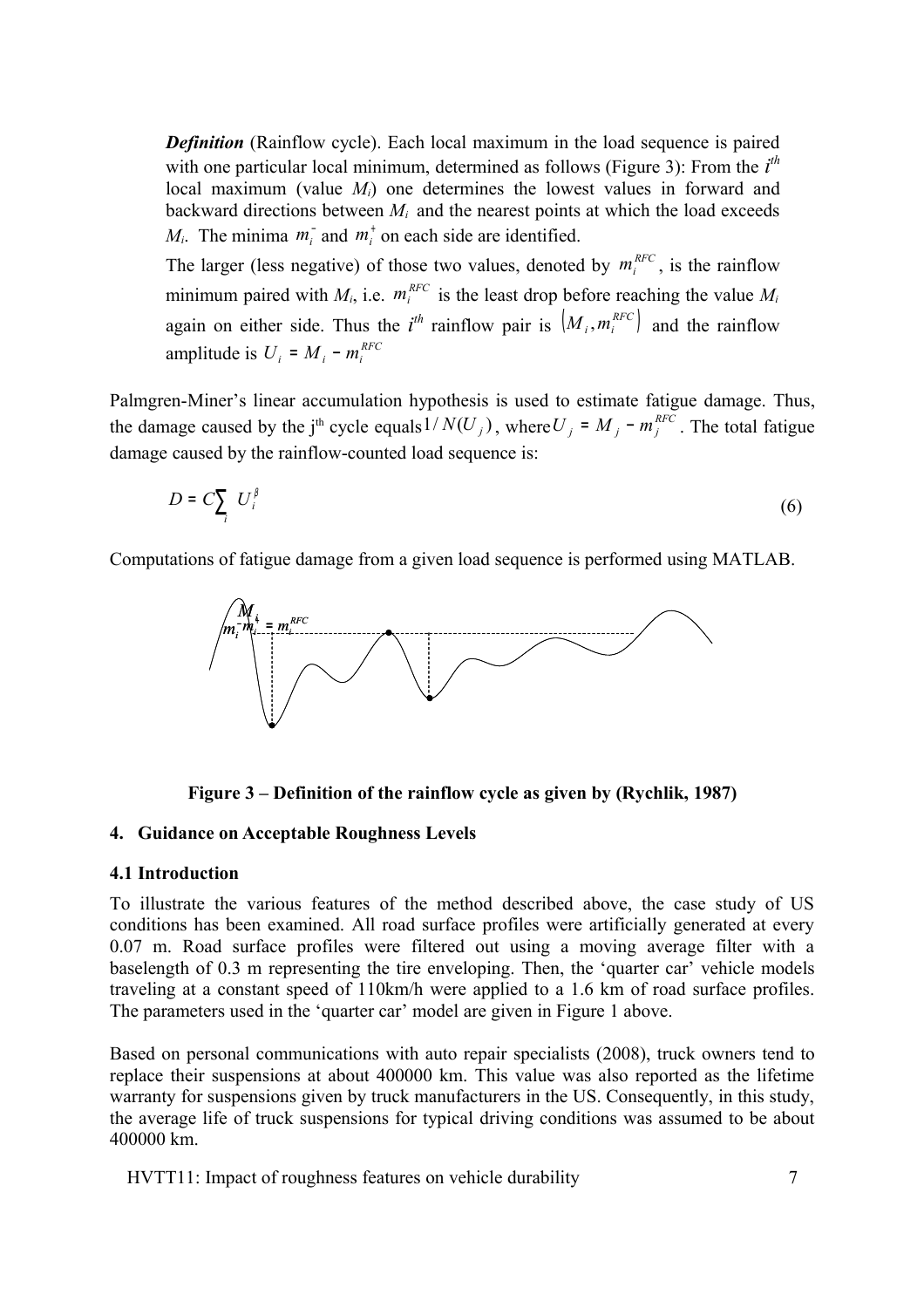Moreover, truck suspensions are not replaced when they actually fail but when certain signs of wear become evident and, consequently, compromise the safety and comfort of drivers. The amount of service life at which owners are urged to replace their suspensions was estimated using the following procedure:

- 1. Estimate the roughness (IRI) distribution of US roads (Figure 4), with 1 m/km corresponding to a smooth road and 6 m/km to a very rough road;
- 2. Generate road surface profiles for different IRI values;
- 3. Calculate the accumulated damage  $(D_{IRI}^j)$  induced by road roughness for a length of 1.6 km and assuming a value of 6.3 for  $\beta$  in Equation 6;
- 4. Estimate the number of kilometers per IRI ( $L_{IRI}^j$ ) value using the distribution obtained in step 1 and assuming that the road network is 400000 km.
- 5. Compute the total accumulated damage using Equation 7:

$$
D_{replace} = \sum_{i=1}^{N} \left( D_{IRI_i}^i \times L_{IRI_i}^i \right) \tag{7}
$$

Using the above procedure, the value for *Dreplace* is about 62.2 %.

Based on personal communication with PACCAR Inc. (2007) and SoMat (2009), many automotive companies design their vehicles for the 80th-95th percentile road roughness. According to Figure 4, 3.2 m/km is the  $87<sup>th</sup>$  percentile of the roughness distribution in the US. From Figure 5, when a truck is driven over a 400000 km of road with  $IRI = 3.2$  m/km, the accumulated suspension damage will be about 66%, which is very close to 62.2%. Therefore, we proved using two different methods that a value of 6.3 for *β* is reasonable. Accordingly, a typical value for  $\beta$  is taken as this value.

The additional cost induced by roughness features when the accumulated damage reaches D<sub>replace</sub> was assumed to be equal to the price of a new suspension and the labor hours for replacement (i.e., \$3000 and \$1800 for air and steel suspensions, respectively, according to auto repair specialists (2008)).



HVTT11: Impact of roughness features on vehicle durability 8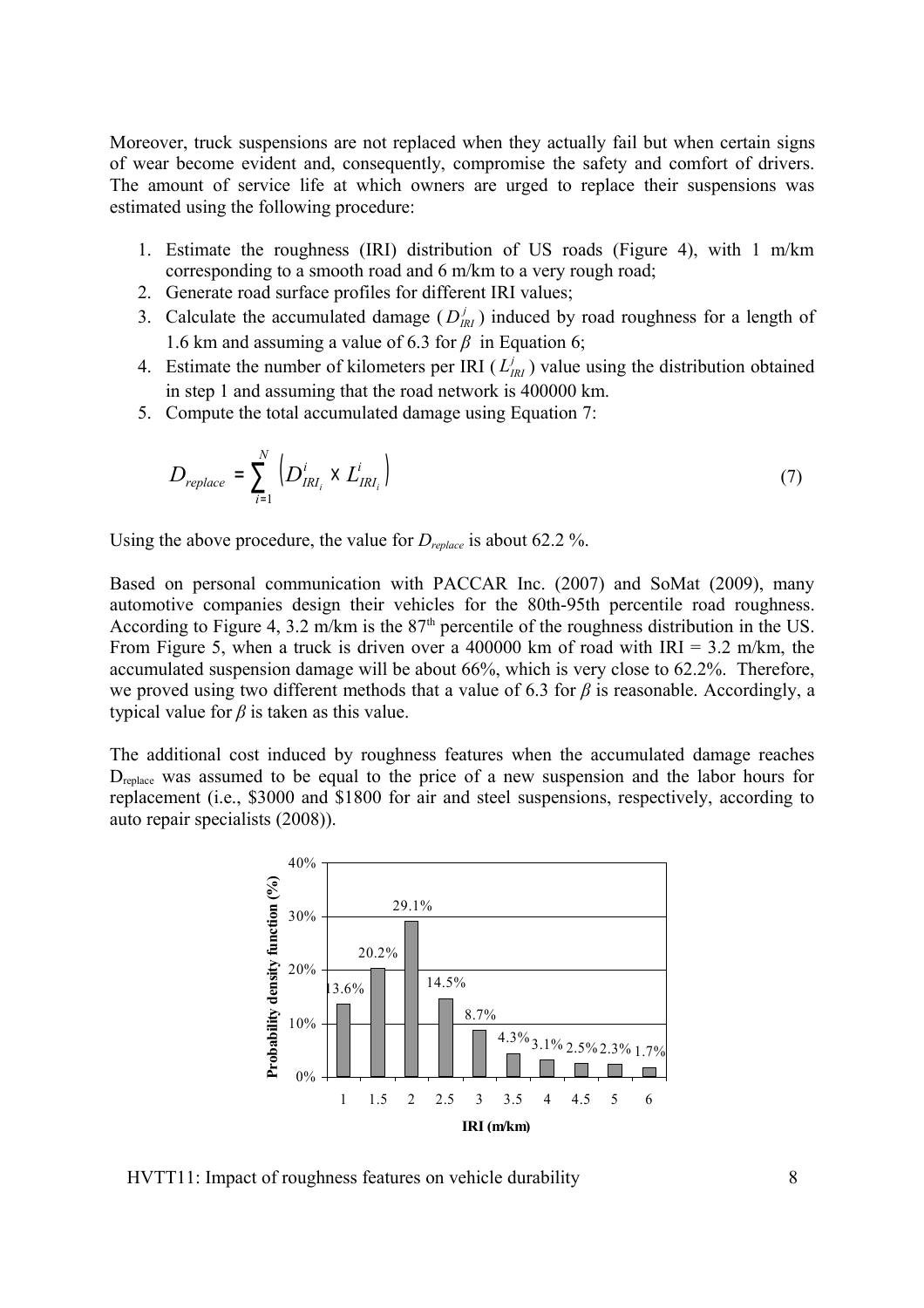#### **Figure 4 – Road surface roughness distribution in the United States**



**Figure 5 – Effect of road surface roughness on vehicle suspension damage**

#### **4.2 Results**

The first case study examines the effect of different combinations of faulting levels and frequencies per 1.6 km on both air and steel suspensions. The faulting was modeled as a rising step function of variable amplitude and a length of 0.15 m. The vehicle speed was the same for all the runs. Figures 6 and 7 show the repair and maintenance costs for different levels and frequencies of faulting for JRCP and JPCP pavements, respectively. The costs were expressed as dollars per 1000 km. As expected, the effect of faulting on air suspensions is lower than on steel suspensions because air suspensions provide more vibration isolation. However, the additional repair and maintenance costs for air and steel suspensions are similar because replacing air springs is much more expensive than replacing a steel suspension.



HVTT11: Impact of roughness features on vehicle durability 9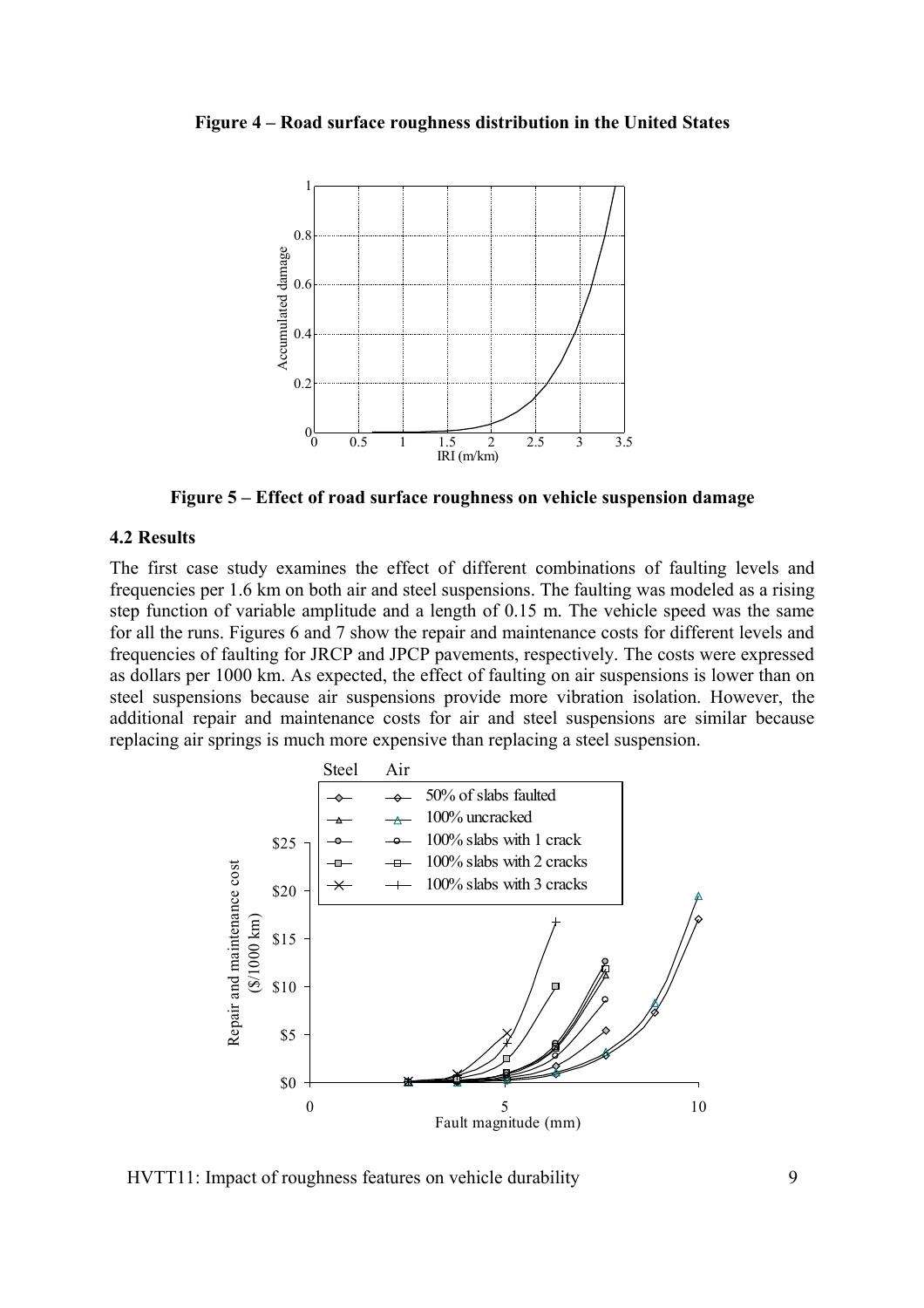#### **Figure 6 – Repair and maintenance costs induced by different levels of faulting - JRCP**



**Figure 7 – Repair and maintenance costs induced by different levels of faulting - JPCP**

The second case study examines the effect of different combinations of breaks/potholes levels and frequencies per 1.6 km on both air and steel suspensions. The breaks were modeled as a step function of variable amplitude and a length of 0.9 m. Figure 8 shows the repair and maintenance costs for different severity levels of breaks. The effect of breaks on air suspensions is much lower than on steel suspensions. Even though replacing air springs is much more expensive than replacing steel suspension, the additional repair and maintenance costs for air suspensions induced by multiple passes over breaks are less than those for steel suspensions.

The third case study examines the effect of different combinations of curling magnitude and frequencies for 1.6 km of Jointed Reinforced Concrete Pavements (JRCP) on both air and steel suspensions. Curling is modeled as a half-sine function of variable amplitude and length. The slab width for JRCP is 12.5 m (41 ft). These conditions were analyzed for (1) uncracked slabs, (2) slabs with one mid-panel crack, and (3) slabs with 2 mid-panel cracks. Figure 9 shows the additional repair and maintenance costs caused by different severity levels of curling. The additional repair and maintenance costs for air suspensions induced by multiple passes over curled slabs are much less than those for steel suspensions. Since the road isolation ability of air ride suspensions is higher than leaf spring suspensions, they will absorb more energy induced by the vertically accelerated wheel, allowing the frame and body to ride undisturbed while the wheels follow the bumps in the road.

The fourth case study examines the effect of different combinations of curling magnitude and frequencies for 1.6 km of Jointed Plain Concrete Pavements (JPCP) on both air and steel suspensions. The slab width for JPCP is 4.5 m (15 ft). It was noted that the additional repair and maintenance costs caused by curling in JPCP pavements (Figure 10) is lower than those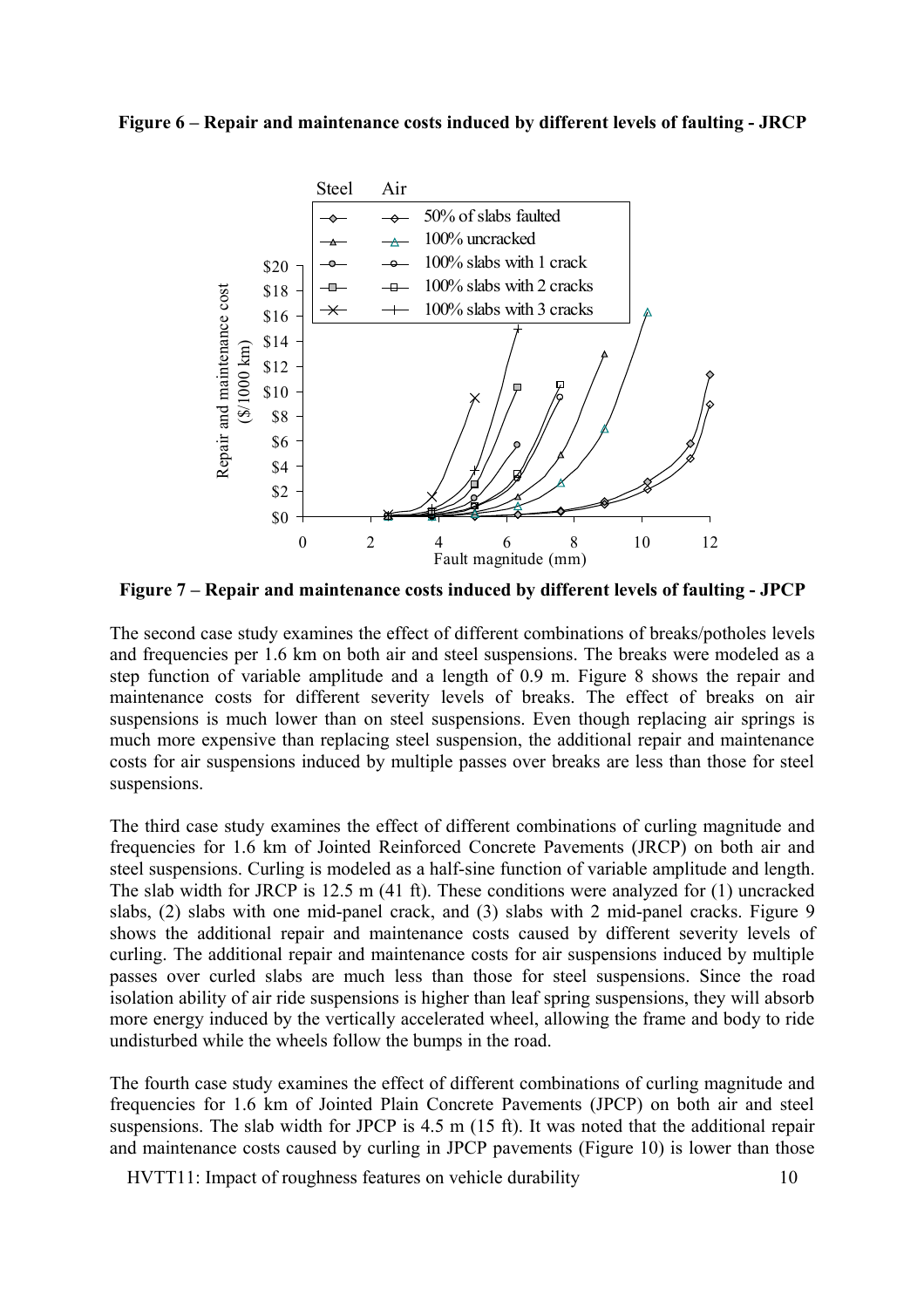induced by curling in JRCP pavements. We believe that the slab length being smaller for JPCP induced higher dynamic loads. This increase led to additional damage.



**Figure 8 – Repair and maintenance costs induced by different levels of breaks**



HVTT11: Impact of roughness features on vehicle durability 11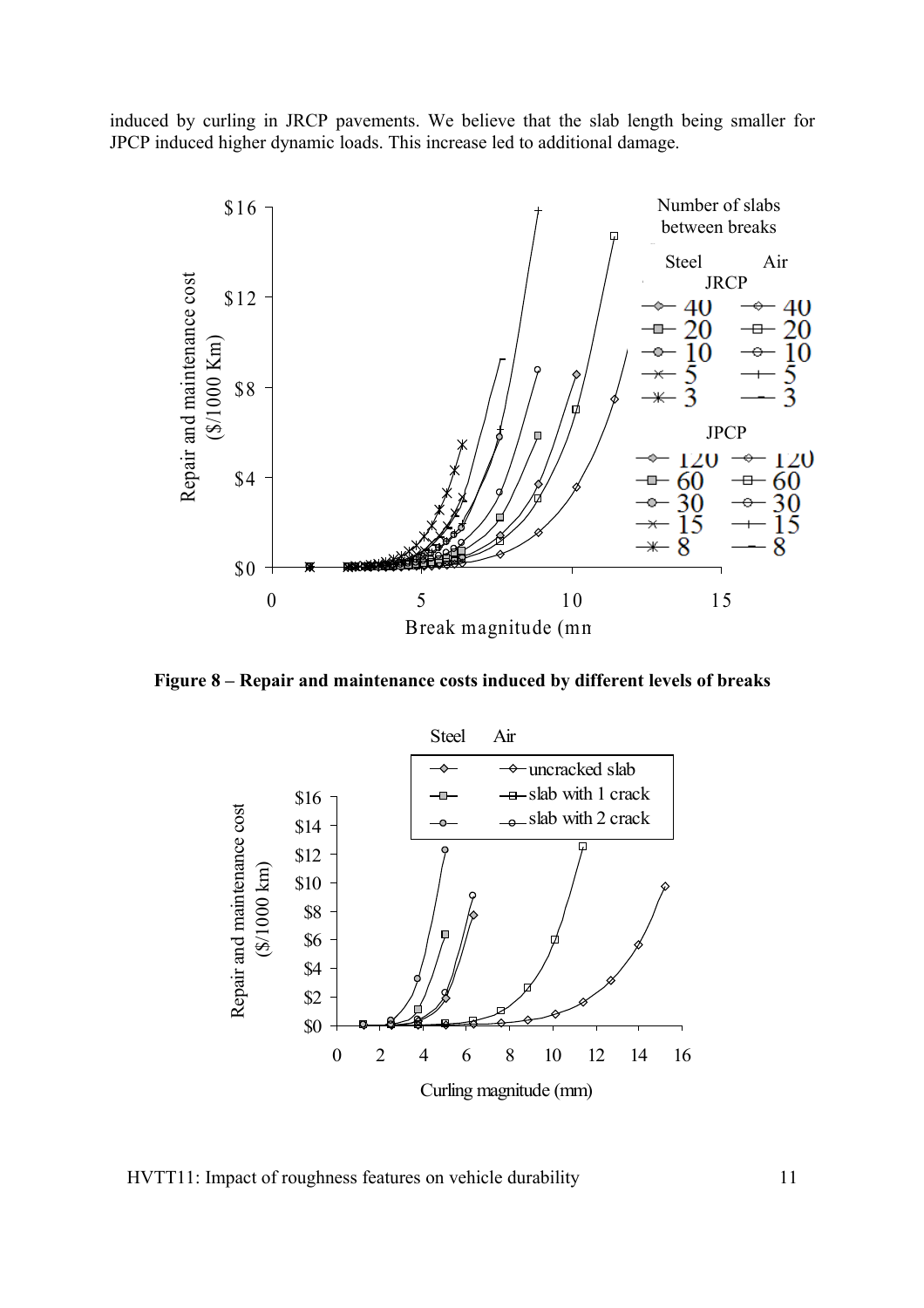#### **Figure 9 – Repair and maintenance costs induced by different levels of curling - JRCP**



**Figure 10– Repair and maintenance costs induced by different levels of curling – JPCP**

#### **5. Conclusions and Recommendations**

In this paper, we proposed a novel approach to estimate the additional repair and maintenance costs induced by roughness features. We proposed using a mechanistic-empirical approach to conduct vehicle suspension fatigue damage analysis using numerical modeling of vehicle vibration response. In this study, we used the quarter-car model which is represented by a second-order, two-degree-of-freedom system since, in most cases, the vertical mode remains the dominant component of vibration induced by irregular pavement surfaces. The results reported in this paper could help in better estimating vehicle operating costs at the project level, which are essential to sound planning and management of highway investments, especially under increasing infrastructure demands and limited budget resources.

#### **6. References**

- Bogsjö, K. (2006), "Development of analysis tools and stochastic models of road profiles regarding their influence on heavy vehicle fatigue", Vehicle System Dynamics, 44, Supplement, 780-790.
- Chatti, K., Zaabar, I., and Lee, H.S. (2008), "Development of a simple diagnosis tool for detecting localized roughness features" in Proceeding of the 9th International Conference on Concrete Pavements, 673-689.
- Cebon, D. (1999), Handbook of Vehicle-Road Interaction, Swets & Zeitlinger, Lisse, Netherlands.